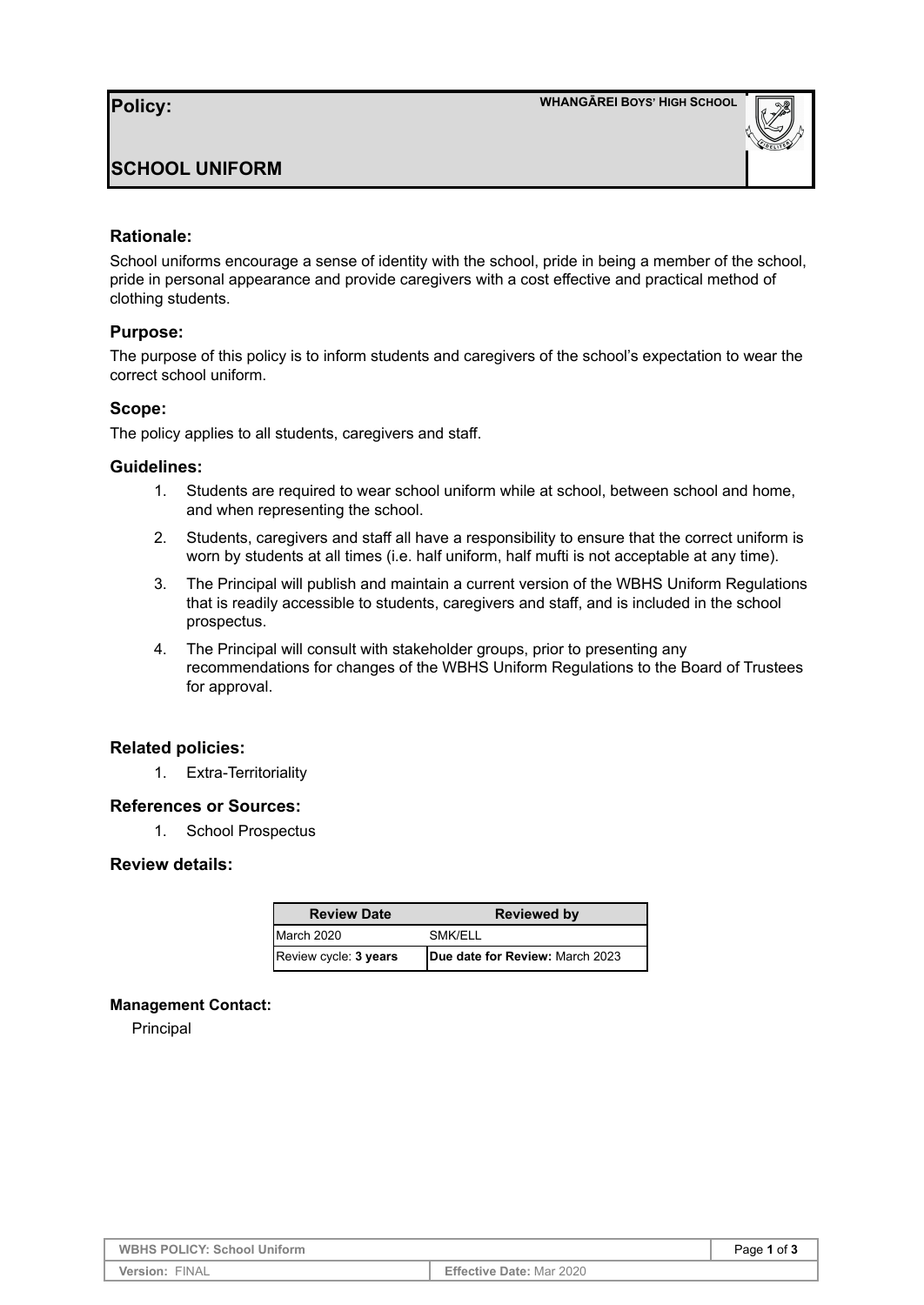# **SCHOOL UNIFORM**

# **WBHS UNIFORM**

**Boys who attend WBHS are expected to wear their uniform correctly and with pride at all times – whilst at school, to and from school and when representing the school.**

**\*If you are not purchasing items of uniform from a school approved uniform supplier (Uniform Hub, Bethells and the Warehouse), please contact the school to have the uniform item approved.**

#### **UNIFORM FOR STUDENTS IN YEARS 9 - 13:**

**Hat:** The only hats permitted will be the school cap and the school bucket hat. Cap peaks must be worn forward. A plain black beanie may be worn during the winter terms 2 and 3. Hats off indoors.

**Shirt:** Regulation blue "polo" shirt with school monogram. Shirts may be out with short pants but **must be tucked in when wearing a jersey/sweatshirt.**

**Trousers:** Grey school shorts - plain with zip fly and side tabs - waistband **must** be **above** hips, hem **must** be above knee. Oversized shorts/trousers are unacceptable.

Long, light grey dress trousers (**NOT** denim, corduroy or cargoes), **with black/grey belt**. No cuffs, waistband must be **above** hips, hem above shoes. (**Shirts must be tucked in if long trousers are worn**.)

**Sulu/Tupenu:** The black formal sulu/tupenu with school monogram may also be worn, by all year levels. The sulu/tupenu must be worn respectfully at all times and may be worn with both number ones and the standard uniform. Ideally, the sulu/tupenu will be worn with sandals.

**Socks:** With shorts, either grey socks with school colours or black ankle socks can be worn. If students do not wish to wear socks pulled up, they have an alternative in sandals (see below).

**Jersey:** Regulation navy blue jersey as manufactured for the school (school colours around neck and school monogram on left side of chest).

**Sweatshirt:** Regulation black as manufactured for the school with monogram on left side of chest.

**Jacket:** Boys may wear the school's Black and Gold Jacket, or the black weatherproof, lined anorak with a fold away hood. No other coloured raincoats will be permitted. Sports codes offering jackets for their teams will be expected to use this jacket, no alternative sports jackets are acceptable as school uniform.

**P.E:** Boys should wear plain black football-type shorts with whanau-coloured T-shirt or singlet.

#### **Footwear**:

*Plain* **black lace up shoes** OR sandals, black or brown (not jandals) to be worn with strap over the heel. Sandals may only be worn with shorts or sulu/tupanu. The term *"plain"* means NO coloured labels, soles or, in the case of sandals, no colour patterns on the straps. No 'booties' - shoes only. When wearing number ones (dress uniform) black leather shoes that can be polished are compulsory.

**Jewelry:** Jewelry items permitted to be worn are a watch or medic-alert bracelet. Students may wear a taonga. Earrings may also be worn (one small stud earring in each ear). No nail polish. No sunglasses.

**WBHS** POLICY: School Uniform **Page 2** of **3 Version:** FINAL **Effective Date:** Mar 2020